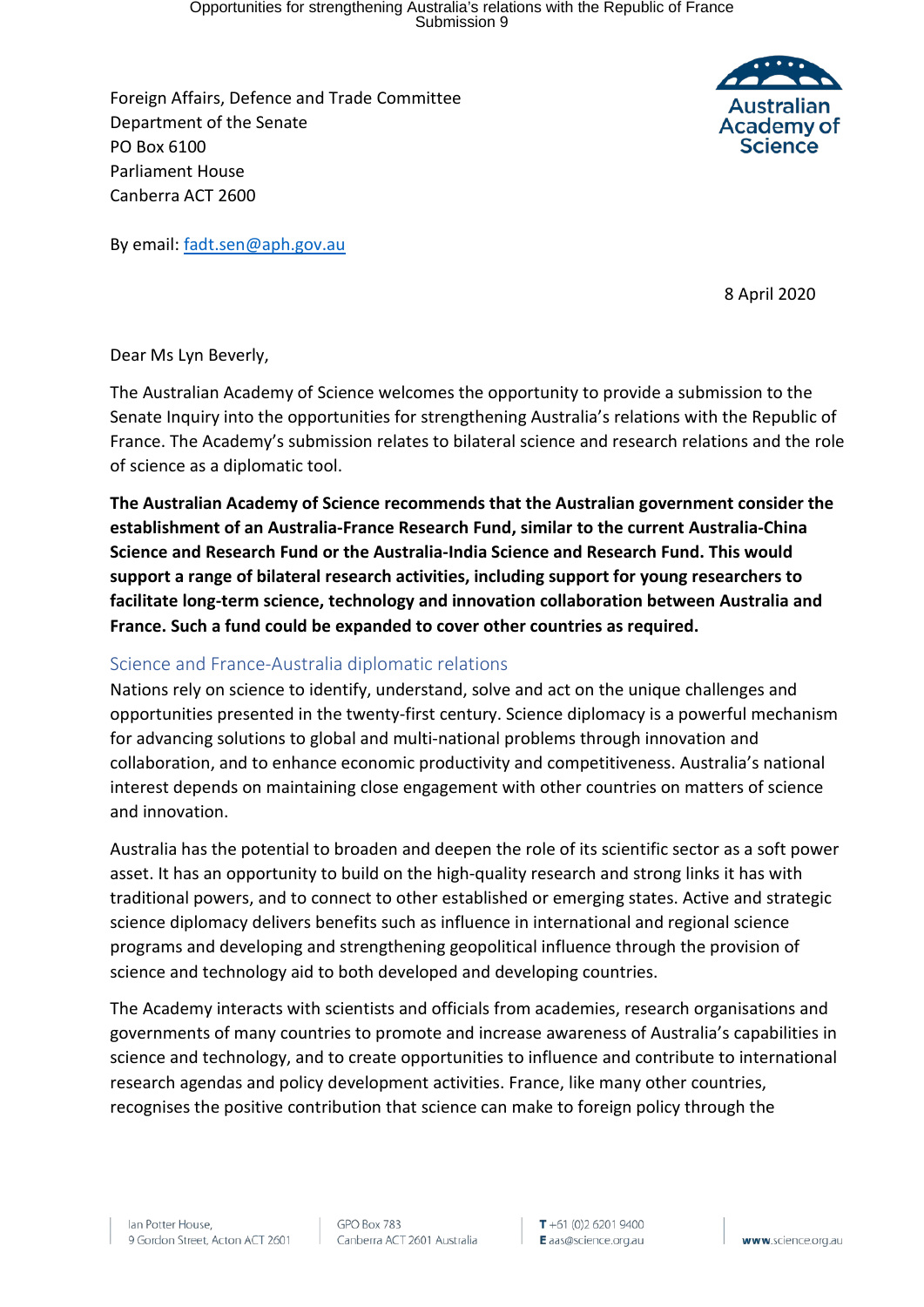provision of science-based advice, facilitating international cooperation and the improvement of international relations.

In recent years, France has provided strong political support to enhancing diplomatic relations through science:

- A large French delegation comprising more than 50 representatives of French universities and research organisations accompanied Minister Frederique Vidal, Minister of Higher Education, Research and Innovation, in February 2019
- More than 20 agreements were signed during Minister Vidal's visit, such as between the French National Centre for Scientific Research's (CNRS) joint and associated labs, joint Master's degrees and student mobility and research agreements on renewable energy, space and health
- The 2018 French Presidential visit to Australia hosted an important science education component
- A France-Australia roadmap for science and innovation is currently being drafted. Thematic priorities are health, energy, environment, agriculture, Industry 4.0 and space.

## Australia-France science and research relations

The Australian-French Association for Research and Innovation (AFRAN) promotes the development of cooperation between French and Australian research and innovation. Today it has over 600 members. It organises an annual call for projects to support bilateral initiatives and a forum that brings together its members and relevant stakeholders around a particular theme.

Australia-France cooperation in research and higher education is currently very strong, driven broadly by partnerships involving universities and industry partners. Important industry relationships are listed below.

- The first CNRS International Research Lab in Australia will begin in 2020, involving three South Australian universities and the French Naval Group
- Initiatives such as the [Nicolas Baudin internship program](https://au.ambafrance.org/Nicolas-Baudin-Program-Internships-in-France-initiative) continue to development joint research projects and improve student mobility through participation of major French companies such as Thales, Naval Group, Airbus and Dassault Systems.

Several French research organisations have a strong presence in Australia and play a key role in the structure of scientific cooperation between the two countries. CNRS and the French National Institute of Health and Medical Research (Inserm) in particular operate several joint research partnerships, with scientific missions to Australia via CNRS alone at more than 400 per year.

In addition to researcher and industry relations, Australian universities benefit from strategic partnerships between research intensive universities in many disciplines, such as:

- Université Paris Sciences et Lettres collaboration with the Australian National University in astrophysics, film studies and economics
- Université Paris-Saclay collaboration with the University of Queensland in aerospace engineering and hypersonic research
- Sorbonne Université collaboration with the University of Sydney in climate/environment and artificial intelligence.

These university-to-university relationships are strengthened by the popular cotutelle program that enables a student to graduate with a double degree or joint PhD degree from an Australian and a French university. The program was established by France in 1994 and allows a doctoral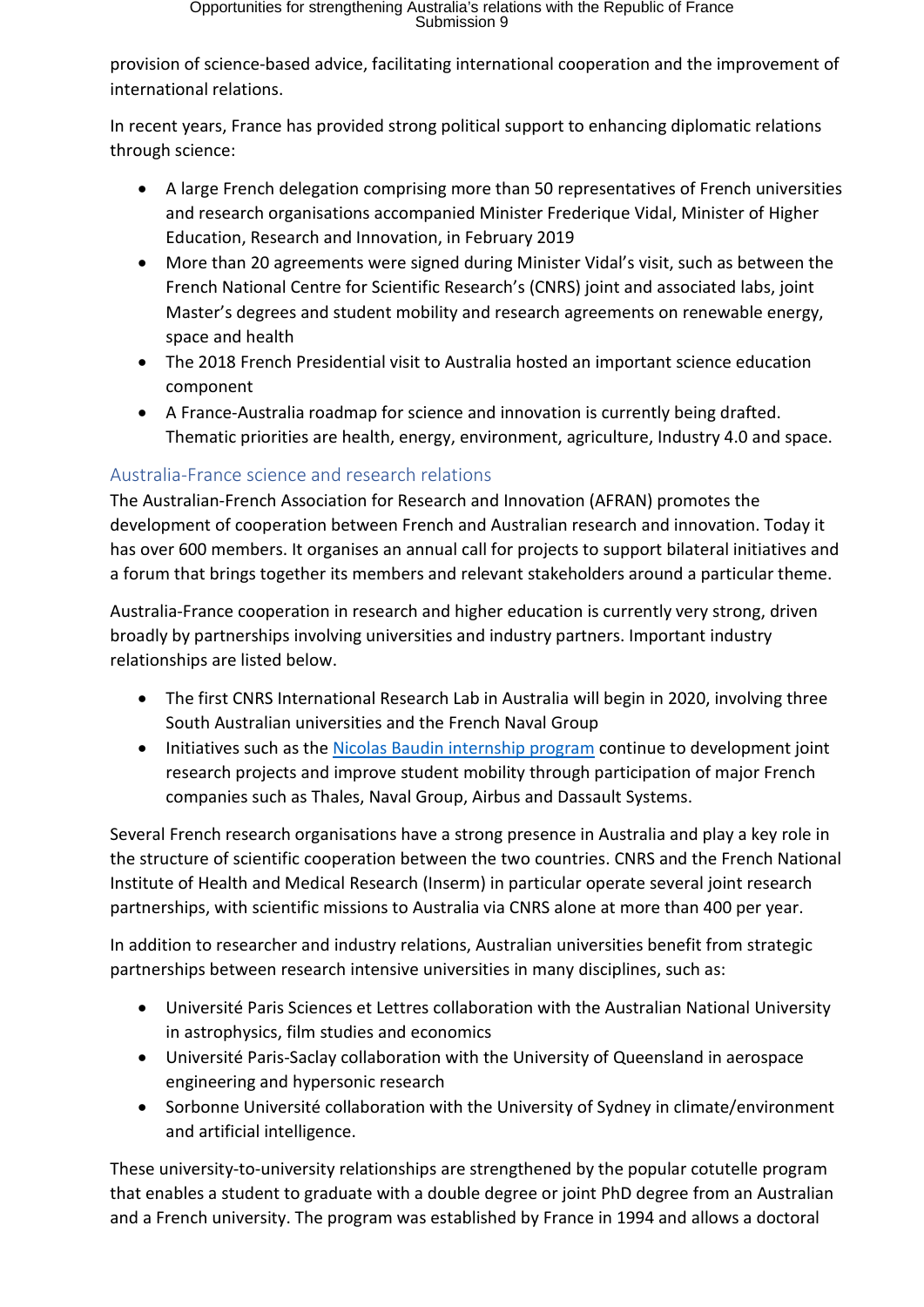candidate to develop knowledge about the research methods and scientific approaches of both counties, opening access to international research collaborations.

An outcome of all these important links is an increasing number of co-publications. In 2019, at least 3,650 publications involved at least one French and one Australian institution, an increase of 8% since 2018 (3,190) and 51% since 2015 (2,400). The main domains of published research collaboration are medical sciences (including oncology, neuroscience and general internal medicine), physics, astrophysics and environmental sciences (ecology and geology).

### The Australian Academy of Science

The Australian Academy of Science provides independent, authoritative and influential scientific advice, promotes international scientific engagement, builds public awareness and understanding of science and champions, celebrates and supports excellence in Australian science. It is a not-for-profit organisation of individuals elected for their outstanding contributions to science and research.

The Academy strives to support and promote science through a range of programs and activities. In particular, the Academy's commitment to fostering scientific excellence in all it does, and its role in providing evidence-based science advice to government and fostering international relations through science collaboration, positions the Academy as a national institution and STEM as soft power asset for Australia.

The Academy represents the Commonwealth of Australia at the International Science Council (an international non-government organisation that acts as the global voice for science), as the national member for 31 international science unions and at various multilateral international science boards, council and partnerships. These platforms allow Australia to input scientific expertise, build strong collaborative relationships and steer global dialogue.

# Third century of science diplomacy and collaboration with France

Australia's strong research collaborations with France are long-standing and highly valued. French scientific interest in the continent pre-dates the Commonwealth of Australia by at least a century. In the late 1700s, French explorers, navigators and naturalists visited Australia, and their names and those of their vessels have been memorialised in the naming of many Australian national parks, islands, capes and the suburbs of our cities. In more modern times, Australia's relationship with France has developed into a friendly and functional one. The relationship is a vital source of inspiration and collaboration across scientific disciplines in both countries.

The Australian Academy of Science and the French Académie des Sciences enjoy a strong relationship that has existed since the mid-1980s. This was instigated by a Fellow of the Australian Academy, Bede Morris, whose scientific contribution to France was recognised by their government awarding him the Chevalier dans l'Ordre Nationale du Mérite. Three past Academy presidents, Suzanne Cory, Kurt Lambeck and Sir Gustav Nossal, are among the Australian Academy Fellows to have been elected to the Académie des Sciences. Sir Gustav Nossal, Bede Morris, Susanne Cory and Kurt Lambeck have all received France's highest honour, the Légion d'Honneur. These appointments demonstrate France's recognition of the strong research links between the two countries.

The Academy has also had a long and fruitful relationship with the Embassy of France in Canberra. The embassy has employed a science attaché for many decades, whose role is to facilitate bilateral scientific and technological cooperation, promote Australian scientific and technological assets in France and French assets in Australia, and strengthen complementary